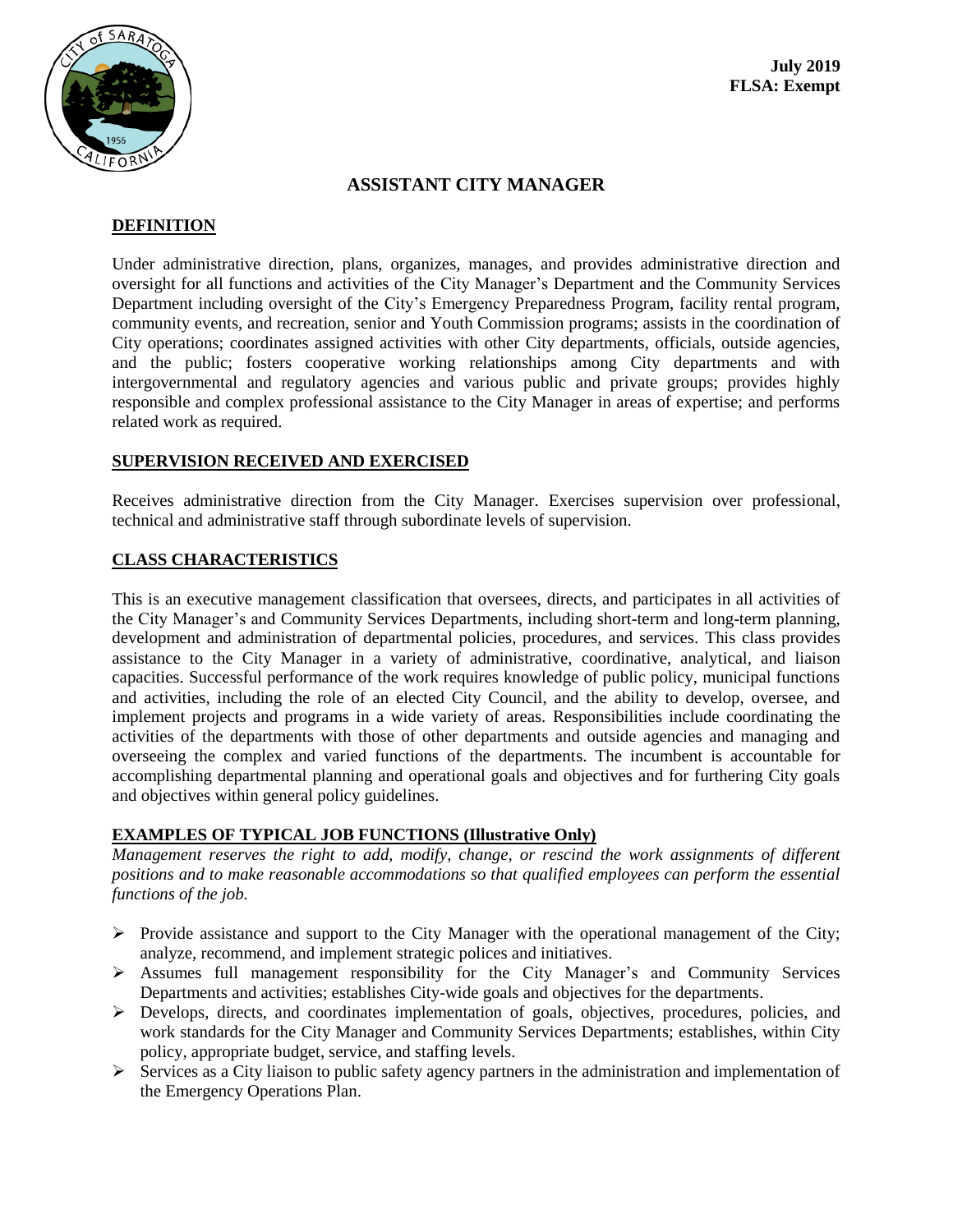- $\triangleright$  Manages and participates in the development and administration of the departmental budgets; directs the forecast of additional funds needed for staffing, equipment and supplies; directs the monitoring of and approves expenditures; directs and implements budgetary adjustments as necessary.
- $\triangleright$  Selects, trains, motivates, and directs department personnel; evaluates and reviews work for acceptability and conformance with department standards, including program and project priorities and performance evaluations; works with employees to correct deficiencies; implements discipline and termination procedures; responds to staff questions and concerns.
- $\triangleright$  Contributes to the overall quality of the departments' service delivery by developing, reviewing and implementing policies and procedures to meet legal requirements and City needs; continuously monitors and evaluates the efficiency and effectiveness of service delivery methods and procedures; assesses and monitors the distribution of work, support systems and internal reporting relationships; identifies opportunities for improvement; directs the implementation of change.
- $\triangleright$  Oversees the development of consultant requests for proposals for professional services and the advertising and bid processes; evaluates proposals and recommends project award; coordinates with legal counsel to determine City needs and requirements for contractual services; negotiates contracts and agreements and administers after award.
- Plans, organizes, manages, controls, and evaluates the City's outreach and community engagement programs including youth programs, cultural arts, contract programs, special events, and community service programs.
- $\triangleright$  Oversees and directs the promotion and advertisement of recreation programs, facility rentals, and other services; identifies areas of community needs and develops service delivery systems; evaluates the need for recreational activities, the arts, and community services, and enlists community participation in programs; develops and directs public relations programs.
- Represents the City Manager and Community Services Departments to other City departments, elected officials, and outside agencies; explains and interprets departmental programs, policies, and activities; negotiates and resolves significant and controversial issues.
- $\triangleright$  Conducts a variety of complex organizational and operational studies and investigations; identifies administrative and operational opportunities and challenges, develops appropriate resolutions, and makes recommendations to the City Manager and other departments; recommends modifications to programs, policies, and procedures as appropriate.
- $\triangleright$  Participates in and makes presentations to the City Council and a wide variety of committees, boards, and commissions.
- Attends and participates in professional group meetings; stays abreast of new trends and innovations in the field of City services and management as related to assignments.
- $\triangleright$  Prepares, reviews, and presents staff reports, various management and information updates, and reports on special projects as assigned by the City Manager.
- $\triangleright$  Responds to public inquiries and complaints and assists with resolutions and alternative recommendations.
- $\triangleright$  Serves as a spokesperson for the City at a variety of community events, meetings, and other public relations activities.
- $\triangleright$  May serve as the City Manager in the City Manager's absence.
- $\triangleright$  Performs other related duties as assigned.

# **QUALIFICATIONS**

## **Knowledge of:**

- Administrative principles and practices, including goal setting, program development, implementation, and evaluation, and supervision of staff, either directly or through subordinate levels of supervision.
- $\triangleright$  Principles, practices, and procedures of public administration in a municipal setting.
- $\triangleright$  Principles and practices of leadership, strategic plan development, budget administration, and contract management.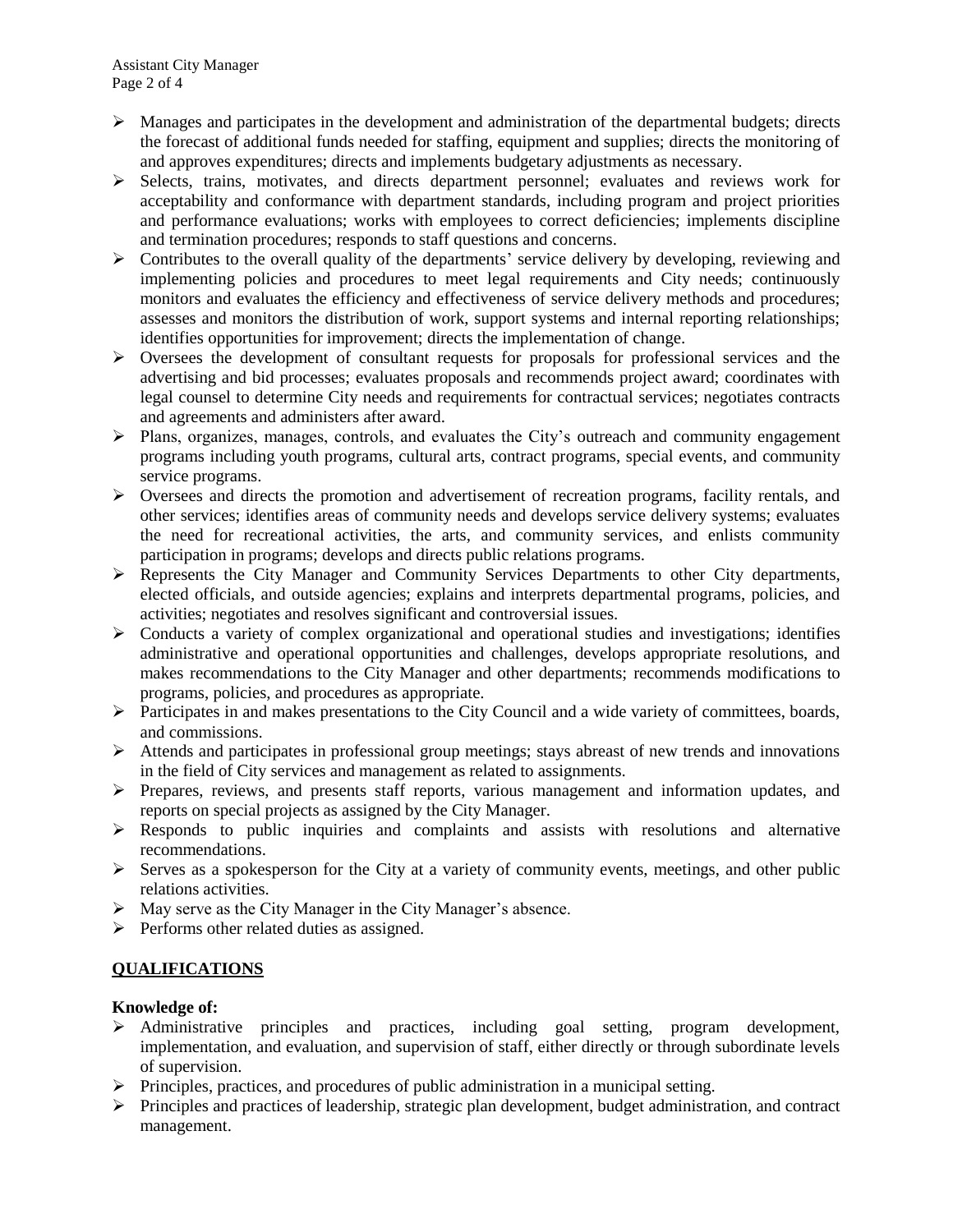- $\triangleright$  Principles and techniques for working with groups and fostering effective team interaction to ensure teamwork is conducted smoothly.
- $\triangleright$  Organizational and management practices as applied to the analysis and evaluation of projects, programs, policies, procedures, and operational needs.
- $\triangleright$  Principles, procedures, and practices for planning, implementing, and maintaining a variety of community engagement and outreach activities and programs.
- Recreational, cultural, age-specific, and social needs of the community.
- Technical, legal, financial, and public relations problems associated with the management of community services programs.
- $\triangleright$  General principles of risk management related to the functions of the assigned area.
- $\triangleright$  Functions, authority, and responsibilities of an elected City Council.
- $\triangleright$  Funding sources for municipal government services.
- $\triangleright$  Methods and techniques of developing technical and administrative reports, and business correspondence.
- $\triangleright$  Research methods and techniques.
- $\triangleright$  City and mandated safety rules, regulations, and protocols.
- $\triangleright$  Techniques for providing a high level of customer service by effectively dealing with the public. vendors, contractors, and City staff.
- $\triangleright$  The structure and content of the English language, including the meaning and spelling of words, rules of composition, and grammar.
- Modern equipment and communication tools used for business functions and program, project, and task coordination, including computers and software programs relevant to work performed.

## **Ability to:**

- $\triangleright$  Work cooperatively with, provide staff support to, and implement the policies of the City Manager and City Council.
- $\triangleright$  Develop, plan, coordinate, and implement a variety of recreational and community outreach programs and facilities suited to the needs of the community.
- Provide administrative and professional leadership for the City Manager's and Community Services Departments.
- $\triangleright$  Prepare and administer large and complex budgets; allocate limited resources in a cost-effective manner.
- $\triangleright$  Interpret, apply, explain, and ensure compliance with Federal, State, and local policies, procedures, laws, and regulations.
- $\triangleright$  Plan, organize, direct, and coordinate the work of supervisory, professional, and technical personnel; delegate authority and responsibility.
- $\triangleright$  Select and supervise staff, provide training and development opportunities, ensure work is performed effectively, and evaluate performance in an objective and positive manner.
- $\triangleright$  Research, analyze, and evaluate new service delivery methods, procedures, and techniques.
- $\triangleright$  Effectively administer special projects with contractual agreements and ensure compliance with stipulations; effectively administer a variety of community services programs and administrative activities.
- $\triangleright$  Effectively represent the City in meetings with governmental agencies, contractors, vendors, and various businesses, professional, regulatory, and legislative organizations.
- Prepare clear and concise reports, correspondence, policies, procedures, and other written materials.
- $\triangleright$  Organize and prioritize a variety of projects and multiple tasks in an effective and timely manner; organize own work, set priorities, and meet critical time deadlines.
- $\triangleright$  Use tact, initiative, prudence, and independent judgment within general policy, procedural, and legal guidelines.
- Effectively use computer systems, software applications relevant to work performed, and modern business equipment to perform a variety of work tasks.